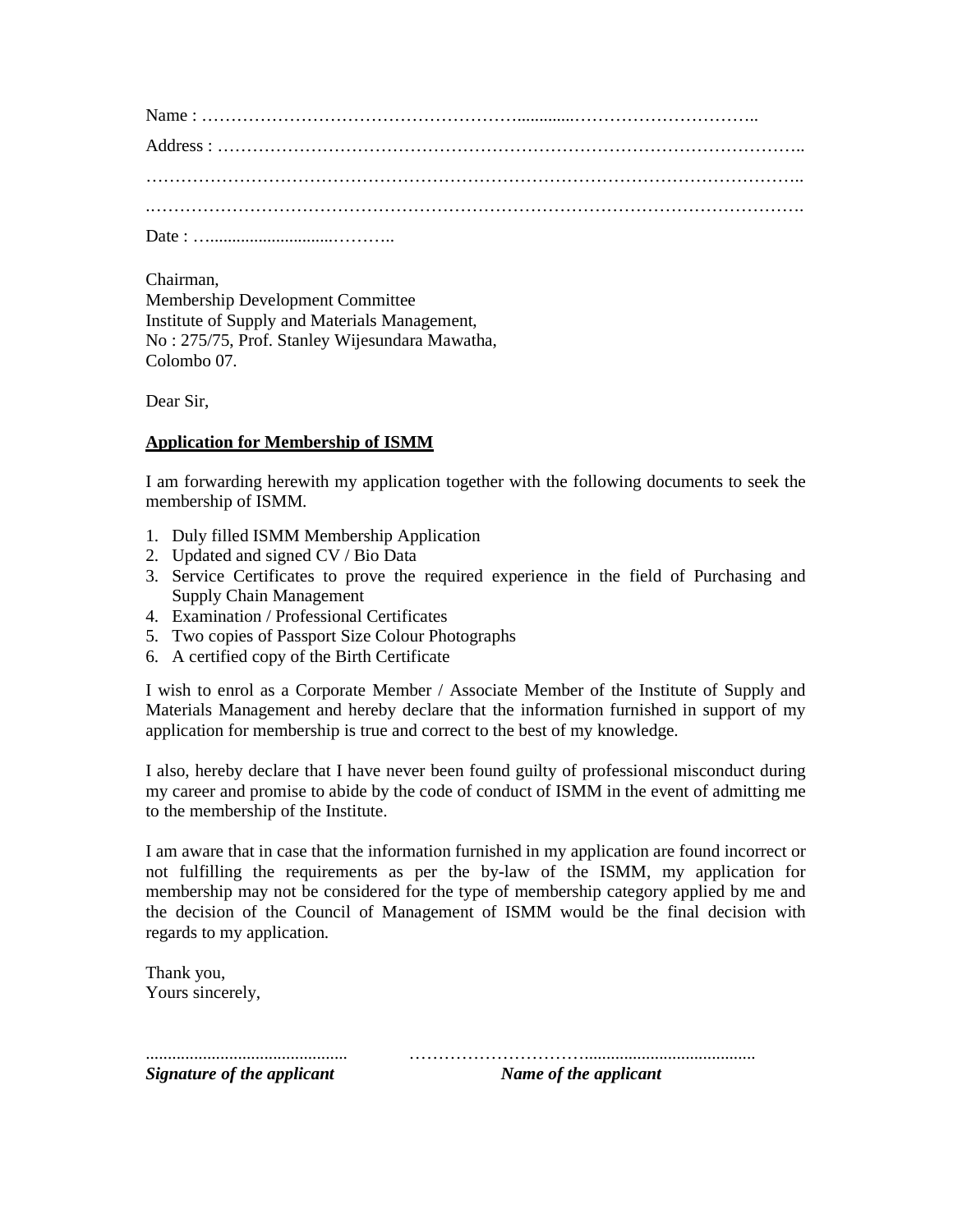

Passport Size Photograph

# INSTITUTE OF SUPPLY & MATERIALS MANAGEMENT APPLICATION FOR MEMBERSHIP

# • Instructions

- o Use Block letters when filling the application.
- o Please Mark 'X' in cages where applicable.
- o Attach Photocopies of certificates duly certified by a superior officer not below the rank of an Executive Officer.
- o Use separate sheets if necessary to furnish relevant details.
- o Enclose 2 Passport size colour photographs.

|                  | Name in full               |              |  |
|------------------|----------------------------|--------------|--|
| DATA<br>PERSONAL | <b>Private Address</b>     | Tele.<br>No. |  |
|                  | Date of Birth              | Age          |  |
|                  | <b>Mobile Phone Number</b> | Sex          |  |
|                  | E-mail                     |              |  |

|                              |                                                   | Name of the<br>Organization |  |  |                                        |  |
|------------------------------|---------------------------------------------------|-----------------------------|--|--|----------------------------------------|--|
| EMPLOYMENT DATA              | Designation                                       |                             |  |  |                                        |  |
|                              | <b>Brief Description of</b><br><b>Duties</b>      |                             |  |  |                                        |  |
|                              | <b>Position of Immediate</b><br><b>Supervisor</b> |                             |  |  | <b>Total No</b><br>Reporting<br>to You |  |
|                              | <b>Present Employer's</b><br><b>Address</b>       |                             |  |  | Tel. No.                               |  |
|                              |                                                   | E-mail                      |  |  |                                        |  |
| Nature of<br><b>Business</b> |                                                   |                             |  |  |                                        |  |
|                              |                                                   |                             |  |  |                                        |  |

| Academic<br>Qualifications | $GCE (O/L)$ :            | $GCE (A/L)$ :              |
|----------------------------|--------------------------|----------------------------|
|                            | <b>University Degree</b> | Degree :                   |
|                            |                          | <b>Name of University:</b> |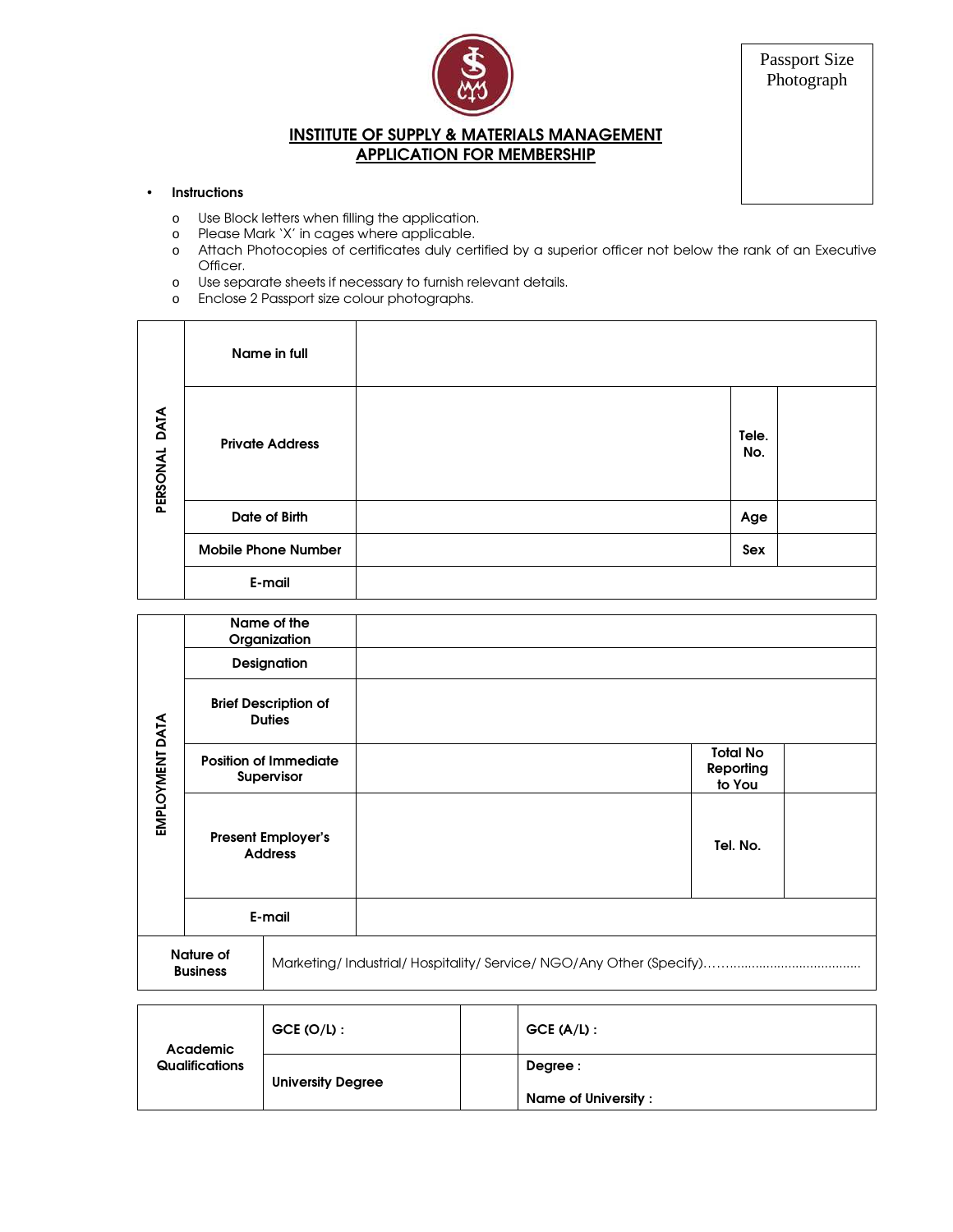|                                       | <b>Post Graduate Degree</b>                          | Degree :<br>Name of University : |                   |
|---------------------------------------|------------------------------------------------------|----------------------------------|-------------------|
| Professional<br><b>Qualifications</b> | DPMM/GDPSCM/ITC Diploma in IPSCM                     |                                  | Year<br>Completed |
|                                       | <b>Certificate in Purchasing / Stores Management</b> |                                  | Year<br>Completed |
|                                       | Any Other:                                           |                                  |                   |

## Previous Working Experience

| Name of Employer | <b>Position Held</b> | Period | <b>Brief Description of Duties</b> |
|------------------|----------------------|--------|------------------------------------|
|                  |                      |        |                                    |
|                  |                      |        |                                    |
|                  |                      |        |                                    |
|                  |                      |        |                                    |
|                  |                      |        |                                    |

## Address for Correspondence

| Home |  |  |
|------|--|--|

## Category of Membership Applied For

| ---------- |  |                   |  |   |  |  |
|------------|--|-------------------|--|---|--|--|
| .          |  | <br>$\sim$ $\sim$ |  | . |  |  |
|            |  |                   |  |   |  |  |

#### Undertaking to be signed by the Applicant

I wish to apply for membership of the Institute of Supply and Materials Management of Sri Lanka with appropriate membership status (Corporate/Associate/Affiliate/). I agree in the event of my selection to membership, to be governed by the existing rules, regulations and the Code of Ethics or by any other that may come into force in the future of ISMM. I hereby certify that all information given by me in this application is true and correct. I am aware that any falsity in the information shall make the membership liable to cancellation at any time. I also undertake to renew my membership by timely payment of yearly membership fees knowing that the membership is liable to annulment for nonpayment.

| <b>Signature of Applicant</b><br>Application Proposed and Seconded by: |                                |                                |  |  |  |
|------------------------------------------------------------------------|--------------------------------|--------------------------------|--|--|--|
|                                                                        | Proposed by (Corporate Member) | Seconded by (Corporate Member) |  |  |  |
| Name                                                                   |                                |                                |  |  |  |
| Address                                                                |                                |                                |  |  |  |
| Membership Number                                                      |                                |                                |  |  |  |
| <b>Subscription Paid For</b>                                           |                                |                                |  |  |  |
| Signature                                                              |                                |                                |  |  |  |
| Date                                                                   |                                |                                |  |  |  |